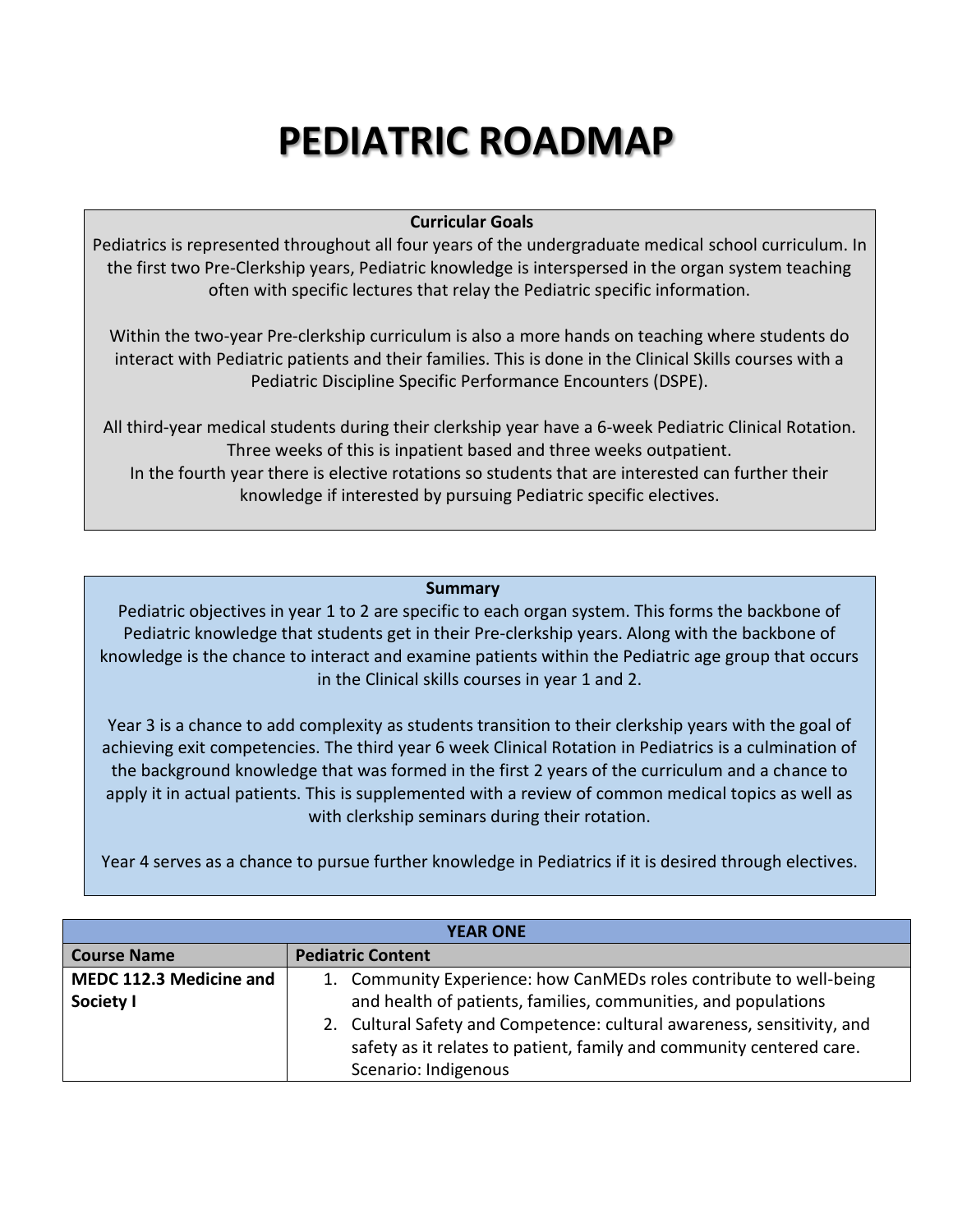|                               | 3. Human Life Course: how humans change physically and                 |
|-------------------------------|------------------------------------------------------------------------|
|                               | developmentally through childhood to aging                             |
|                               | 4. Human Life Course: social-emotional/affective changes through life  |
|                               | 5. Human Life Course: how historical, social, economic, and cultural   |
|                               | backgrounds affect families and health                                 |
|                               | 6. Indigenous people: Residential school experience                    |
|                               | 7. Indigenous people: Indigenous child welfare                         |
|                               |                                                                        |
| MEDC 115.18 Principles of     | 1. Normal human development                                            |
| <b>Biomedical Sciences</b>    | 2. Human nutrition                                                     |
|                               | Diet Through the Life Cycle                                            |
|                               | 3. Principles of genetics to the diagnosis and management of common    |
|                               | genetic disorders and an approach to genetic counselling               |
|                               | 4. Immunology                                                          |
|                               | 5. Embryology                                                          |
|                               |                                                                        |
| MEDC 122.3 Medicine and       | 1. Health Equity and Social Determinants of Health                     |
| <b>Society II</b>             | 2. Environmental Health: Immunization                                  |
|                               | 3. Experiences in the Community: how CanMEDs roles contribute to well- |
|                               | being and health of patients, families, communities, and populations   |
|                               | 4. Health Promotion                                                    |
|                               | 5. Orientation to Public Health, Prevention, and Screening             |
|                               | 6. Patient and Family Centered Care (PFCC)                             |
|                               |                                                                        |
| <b>MEDC 126.8 Foundations</b> | Gastrointestinal                                                       |
| in Clinical Medicine I        | Embryology of the GI tract                                             |
|                               | Approach to Acute Diarrhea<br>$\sim$                                   |
|                               |                                                                        |
|                               | Approach to Neonatal Jaundice                                          |
|                               | Approach to Pediatric Abdominal Pain/Constipation                      |
|                               | <b>Congenital GI Disorders</b>                                         |
|                               | <b>Hereditary Liver Disease</b>                                        |
|                               | Respiratory                                                            |
|                               | Asthma                                                                 |
|                               | <b>Newborn Respiratory Illness</b>                                     |
|                               | Pediatric Cough and Wheeze                                             |
|                               | Pediatric Head and Neck infections: Otitis Media/Externa, Pharyngitis, |
|                               | Sinusitis, Cleft Lip and Palate                                        |
|                               | Pediatric Upper Airway Problems: Croup, Tracheitis, RPA, Epiglottitis, |
|                               | Foreign Body, Anaphylaxis                                              |
|                               | Sleep Disordered Breathing (Children)                                  |
|                               | Embryology- Lung Development                                           |
|                               | <b>Pediatric Respiratory Cases</b>                                     |
|                               | <b>Pediatric Stridor Cases</b>                                         |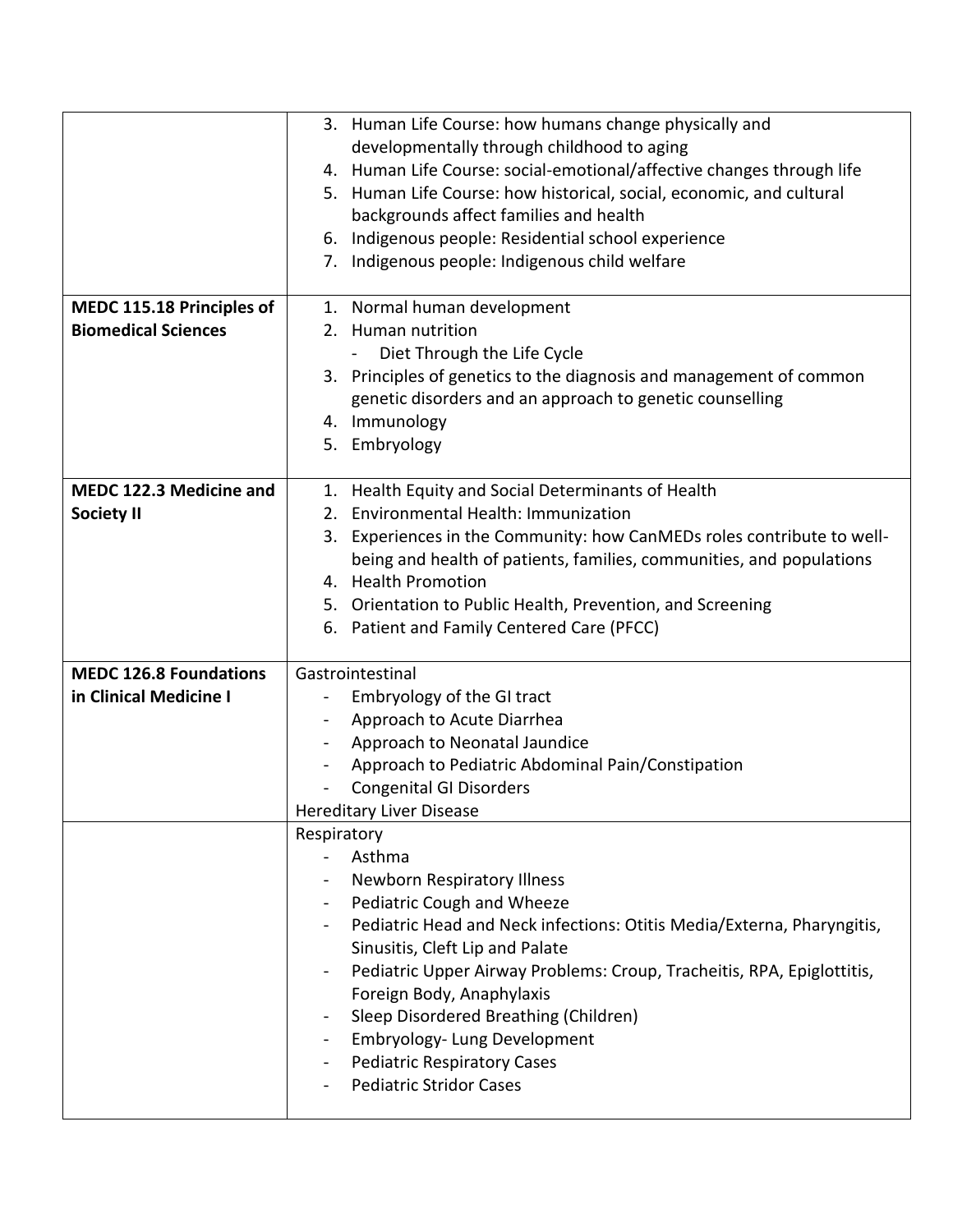|                                   | Cardiovascular                                            |
|-----------------------------------|-----------------------------------------------------------|
|                                   | Clinical Approach to Pediatric Congenital Heart Disease   |
|                                   | Embryology<br>$\blacksquare$                              |
|                                   | <b>General Approach to Murmurs</b><br>$\blacksquare$      |
|                                   | Genetics/Epigenetics                                      |
|                                   | <b>Pediatric Heart Failure</b>                            |
|                                   |                                                           |
|                                   | Hematology                                                |
|                                   | Acquired and Inherited Bleeding Disorders                 |
|                                   | Approach to Acute Leukemias                               |
|                                   | Hemoglobinopathies                                        |
|                                   | <b>Hemolytic Anemias</b><br>$\blacksquare$                |
|                                   | Iron Deficiency Anemia<br>$\blacksquare$                  |
|                                   |                                                           |
| <b>MEDC 123.8 Clinical Skills</b> | <b>Discipline Specific Patient Encounters: Pediatrics</b> |
| Ш                                 | Pediatrics Interviewing and Physical Exam                 |
|                                   | <b>Pediatrics Parent Interactive Session</b>              |
|                                   | DSPE Introduction to the Peds History and Physical Exam   |
|                                   | <b>DSPE GI/ENT</b><br>$\qquad \qquad -$                   |
|                                   | <b>DSPE CV/Resp</b>                                       |
|                                   | <b>YEAR TWO</b>                                           |
| <b>MEDC 216.8 Foundations</b>     | Nephrology                                                |
| in Clinical Medicine II           | Genitourinary and Renal Embryology                        |
|                                   | <b>Pediatric Nephrology</b><br>$\qquad \qquad -$          |
|                                   | O BP/Hypertension                                         |
|                                   | ○ Acute and chronic renal insufficiency                   |
|                                   | o Proteinuria/Hematuria                                   |
|                                   | Pediatric Urology                                         |
|                                   | Antenatal hydronephrosis<br>$\circ$                       |
|                                   | <b>Bladder and Bowel Control</b><br>$\circ$               |
|                                   | Enuresis<br>$\bigcap$                                     |
|                                   | UTI<br>O                                                  |
|                                   | Vesicoureteric Reflux<br>$\circ$                          |
|                                   | Circumcision<br>$\circ$                                   |
|                                   | <b>Testicular Descent</b><br>$\circ$                      |
|                                   | Cryptorchidism<br>$\circ$                                 |
|                                   | Pediatric Urology cases                                   |
|                                   |                                                           |
|                                   |                                                           |
|                                   | MSK/Orthopedics                                           |
|                                   | Diagnosis and Treatment of Infections of Bones and Joints |
|                                   | <b>Pediatric Foot Disorders</b>                           |
|                                   | <b>Pediatric Hip Disorders</b><br>$\blacksquare$          |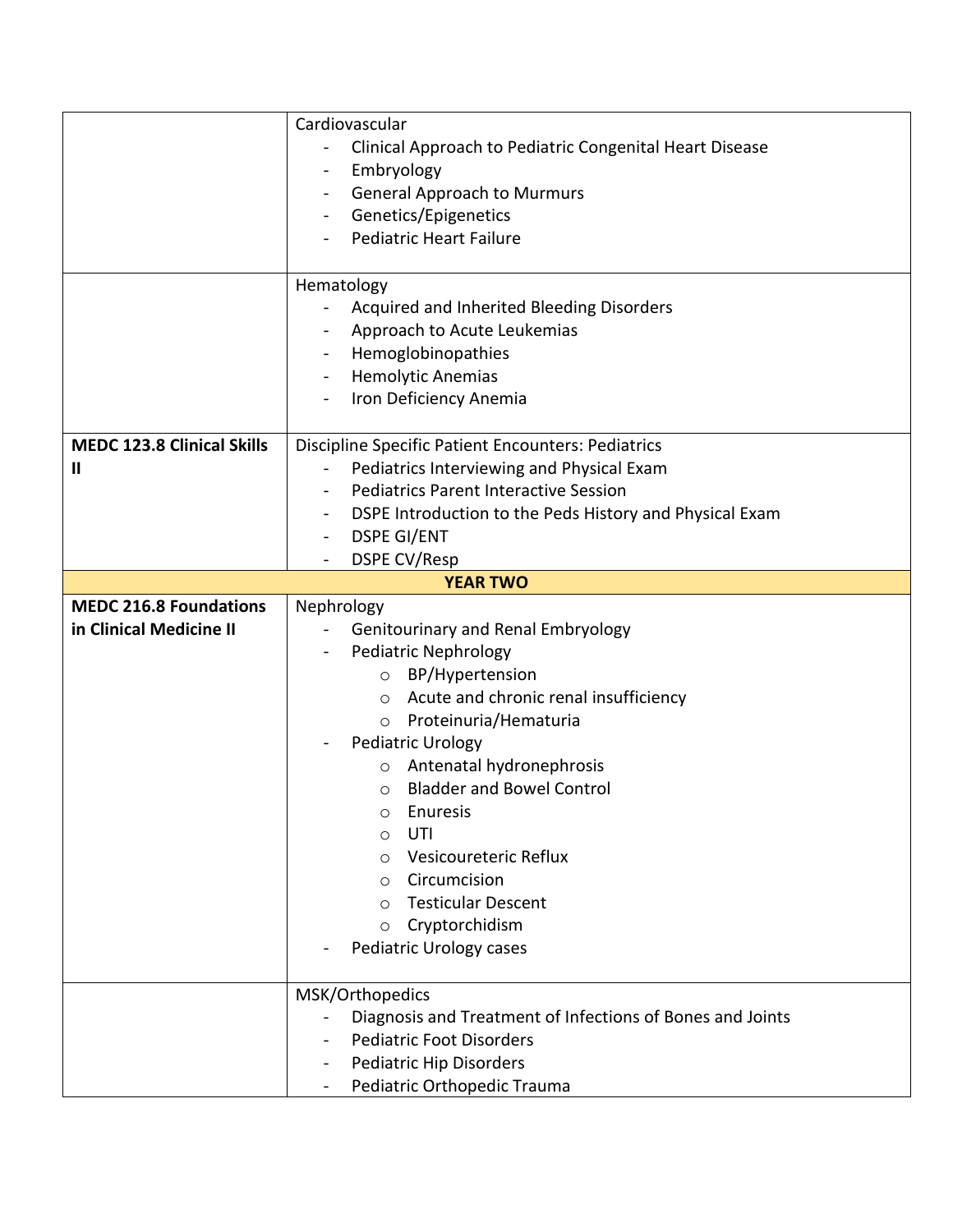|                                   | Lower Extremity Concerns in Children and Pediatric Normal Variants |
|-----------------------------------|--------------------------------------------------------------------|
|                                   | Pediatric Rheumatology                                             |
|                                   | <b>Pediatric Spine Disorders</b>                                   |
|                                   | Neurology                                                          |
|                                   | Introduction to Pediatric Neurology<br>$\blacksquare$              |
|                                   | Cerebral Palsy and Hypotonia<br>$\blacksquare$                     |
|                                   | <b>Neuroinfections and Cases</b><br>$\blacksquare$                 |
|                                   | Pediatric Headache                                                 |
|                                   | Pediatric Neurocutaneous Disorders                                 |
|                                   | Pediatric Epilepsy                                                 |
|                                   | <b>Congenital Brain Anomalies</b><br>$\qquad \qquad \blacksquare$  |
|                                   | Hydrocephaly                                                       |
|                                   | <b>Pediatric Neurology Cases</b><br>$\blacksquare$                 |
|                                   | Ophthalmology                                                      |
|                                   | o Cataracts                                                        |
|                                   | o Strabismus and Neuro-Ophthalmology                               |
|                                   |                                                                    |
| <b>MEDC 213.8 Clinical Skills</b> | <b>DSPE Pediatrics</b>                                             |
| Ш                                 | Review Pediatrics History and Physical Exam                        |
|                                   | <b>Pediatrics Parent Interactive Session</b><br>$\blacksquare$     |
|                                   | <b>DSPE Pediatric Development</b>                                  |
|                                   | <b>DSPE Pediatric Neurology</b>                                    |
|                                   |                                                                    |
| <b>MEDC 226.8 Foundations</b>     | Dermatology                                                        |
| in Clinical Medicine III          | Acne                                                               |
|                                   | <b>Pediatric Dermatology</b>                                       |
|                                   | <b>Pediatric Exanthems</b><br>$\qquad \qquad -$                    |
|                                   | Skin Infections Seen in Clinic                                     |
|                                   | Endocrine                                                          |
|                                   | <b>Clinical Obesity</b>                                            |
|                                   | Diabetes Specific Populations                                      |
|                                   | <b>Pediatric Growth and Puberty</b>                                |
|                                   | Transgender Medicine and Male Hormone Replacement                  |
|                                   |                                                                    |
|                                   | <b>Mental Health</b>                                               |
|                                   | <b>Eating Disorders</b>                                            |
|                                   | Neurodevelopmental Disorders I/II                                  |
|                                   | Normal Psychosocial Development                                    |
|                                   | Reproductive Health                                                |
|                                   | <b>Fetal Growth Restriction</b>                                    |
|                                   | Perinatal Infection and Alloimmunization                           |
|                                   | Pediatric Gynecology (Normal and Abnormal)                         |
|                                   | Perinatal Loss and Palliative Care                                 |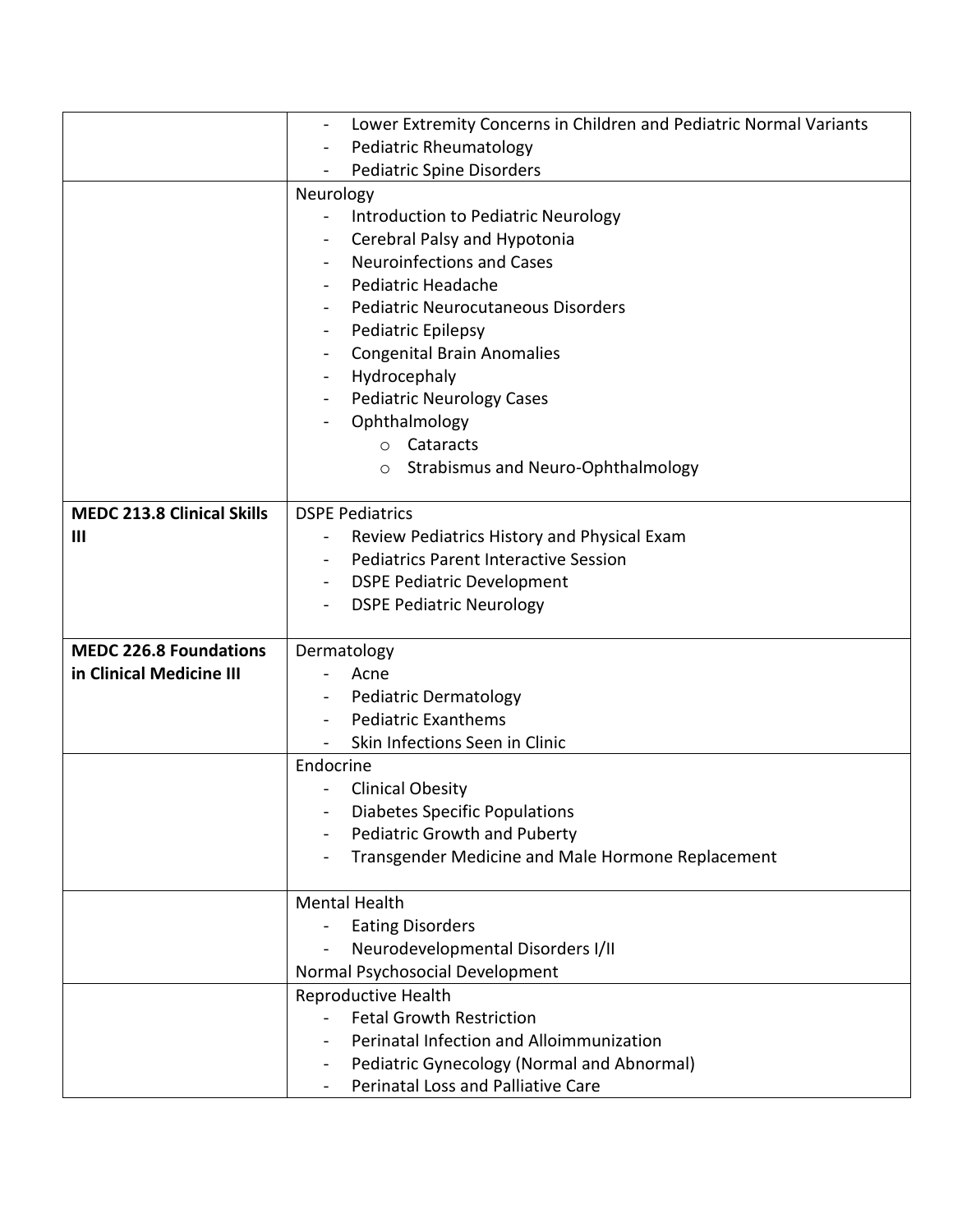|                                   | Physiology of Pregnancy, Teratology<br>$\blacksquare$                      |  |
|-----------------------------------|----------------------------------------------------------------------------|--|
|                                   | <b>Breastfeeding</b><br>$\overline{\phantom{a}}$                           |  |
|                                   | Prenatal Diagnosis and Antepartum Surveillance and Cases<br>$\blacksquare$ |  |
|                                   | <b>Puberty (Normal and Abnormal)</b>                                       |  |
|                                   | Sexual Health and Diversity                                                |  |
|                                   |                                                                            |  |
| <b>MEDC 223.8 Clinical Skills</b> | <b>DSPE Pediatrics</b>                                                     |  |
| IV                                | <b>DSPE Pediatric Newborn Exam</b>                                         |  |
|                                   |                                                                            |  |
| <b>YEAR THREE</b>                 |                                                                            |  |
| MEDC 307.50 Pediatric             | 6 weeks                                                                    |  |
| <b>Clinical Rotation</b>          | 3 weeks inpatient                                                          |  |
|                                   | 3 weeks outpatient                                                         |  |
|                                   | <b>Clerkship Seminars</b>                                                  |  |
|                                   | <b>Neonatal Issues</b>                                                     |  |
|                                   | <b>Respiratory Distress</b>                                                |  |
|                                   | Pediatric Dermatology<br>$\blacksquare$                                    |  |
|                                   | Fever/Infection/Immunizations<br>$\blacksquare$                            |  |
|                                   | Endocrine                                                                  |  |
|                                   | <b>Common Pediatric Issues</b>                                             |  |
|                                   | Pediatric Emergencies<br>$\blacksquare$                                    |  |
|                                   | Development<br>$\blacksquare$                                              |  |
|                                   | Genetics/Metabolics                                                        |  |
|                                   | Emergency Depatment Teaching Saskatoon: SIM/Case Based Teaching            |  |
|                                   | Regina NICU Teaching                                                       |  |
|                                   |                                                                            |  |
| MEDC 308.16 Selected              | Abdominal Pain in Children                                                 |  |
| <b>Topics in Medicine</b>         | <b>Abnormal Stature</b>                                                    |  |
|                                   | Child Abuse                                                                |  |
|                                   | Developmental Delay                                                        |  |
|                                   | <b>Eating Disorders</b>                                                    |  |
|                                   | <b>Hypotonic Infant</b>                                                    |  |
|                                   | Immigrant/Refugee Health<br>$\blacksquare$                                 |  |
|                                   | Immunization<br>$\blacksquare$                                             |  |
|                                   | Intrauterine Growth Restriction (IUGR)<br>$\blacksquare$                   |  |
|                                   | Measles<br>$\overline{\phantom{a}}$                                        |  |
|                                   | <b>Neonatal Distress</b><br>$\overline{\phantom{a}}$                       |  |
|                                   | Neonatal Jaundice                                                          |  |
|                                   | Newborn Assessment<br>$\blacksquare$                                       |  |
|                                   | <b>Oral Conditions</b><br>$\blacksquare$                                   |  |
|                                   | <b>Pediatric Constipation</b><br>-                                         |  |
|                                   | Pediatric Urinary Incontinence/Enuresis<br>$\blacksquare$                  |  |
|                                   | Periodic Health Exam                                                       |  |